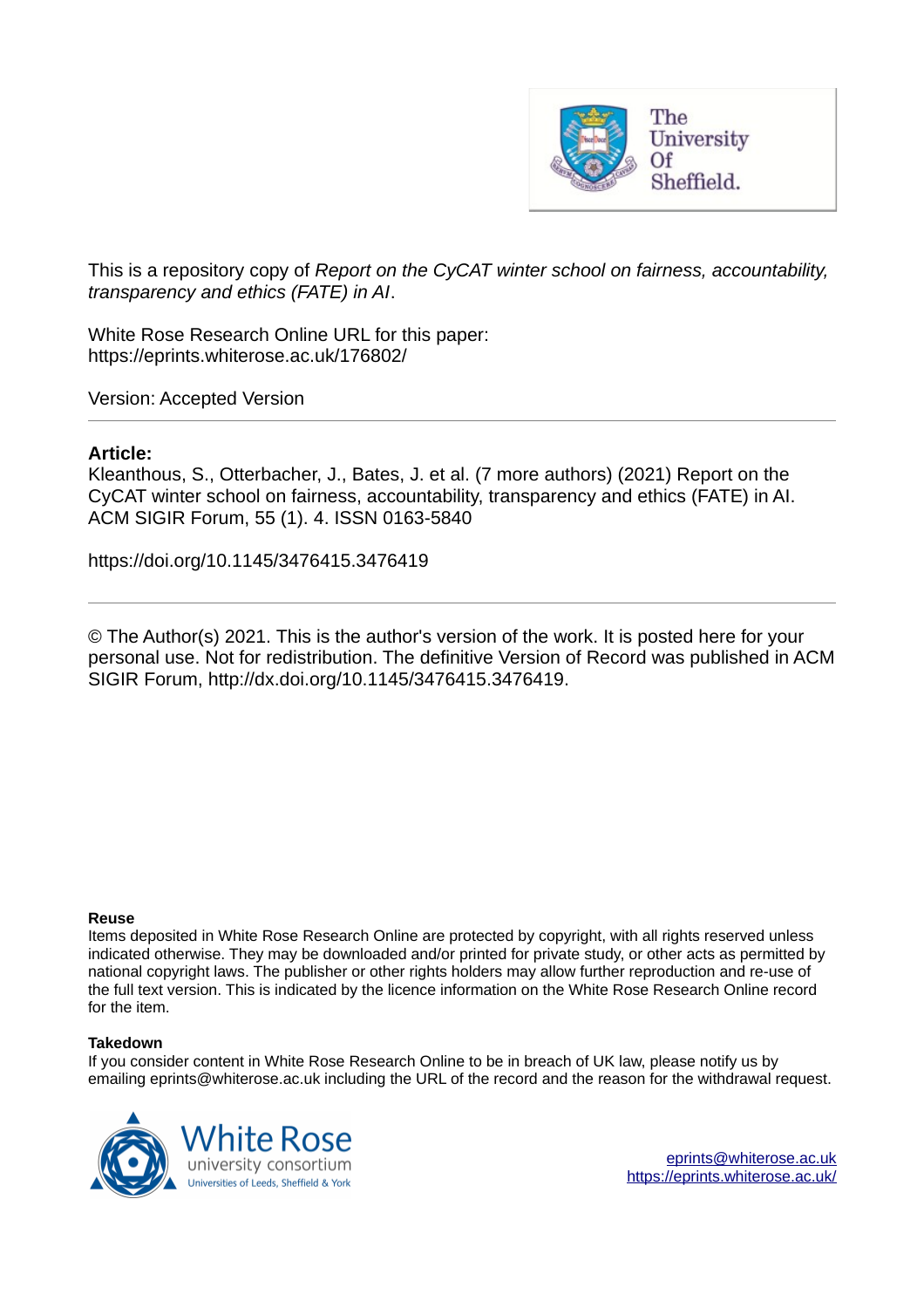# Report on the CyCAT Winter School on Fairness, Accountability, Transparency and Ethics (FATE) in AI

Styliani Kleanthous CyCAT Open University of Cyprus styliani.kleanthous@ouc.ac.cy

> Jo Bates University of Sheffield jo.bates@sheffield.ac.uk

Frank Hopfgartner University of Sheffield f.hopfgartner@sheffield.ac.uk

Kalia Orphanou CyCAT, Open University of Cyprus kalia.orphanou@ouc.ac.cy

> Michael Rovatsos University of Edinburgh Michael.Rovatsos@ed.ac.uk

Jahna Otterbacher CyCAT Open University of Cyprus jahna.otterbacher@ouc.ac.cy

Fausto Giunchiglia University of Trento fausto@disi.unitn.it

> Tsvi Kuflik University of Haifa tsvikak@is.haifa.ac.il

Monica L. Paramita University of Sheffield m.paramita@sheffield.ac.uk

Avital Shulner-Tal University of Haifa avitalshulner@gmail.com

#### Abstract

The first FATE Winter School, organized by the Cyprus Center for Algorithmic Transparency (CyCAT) provided a forum for both students as well as senior researchers to examine the complex topic of Fairness, Accountability, Transparency and Ethics (FATE). Through a program that included two invited keynotes, as well as sessions led by CyCAT partners across Europe and Israel, participants were exposed to a range of approaches on FATE, in a holistic manner. During the Winter School, the team also organized a hands-on activity to evaluate a tool-based intervention where participants interacted with eight prototypes of bias-aware search engines. Finally, participants were invited to join one of four collaborative projects coordinated by CyCAT, thus furthering common understanding and interdisciplinary collaboration on this emerging topic.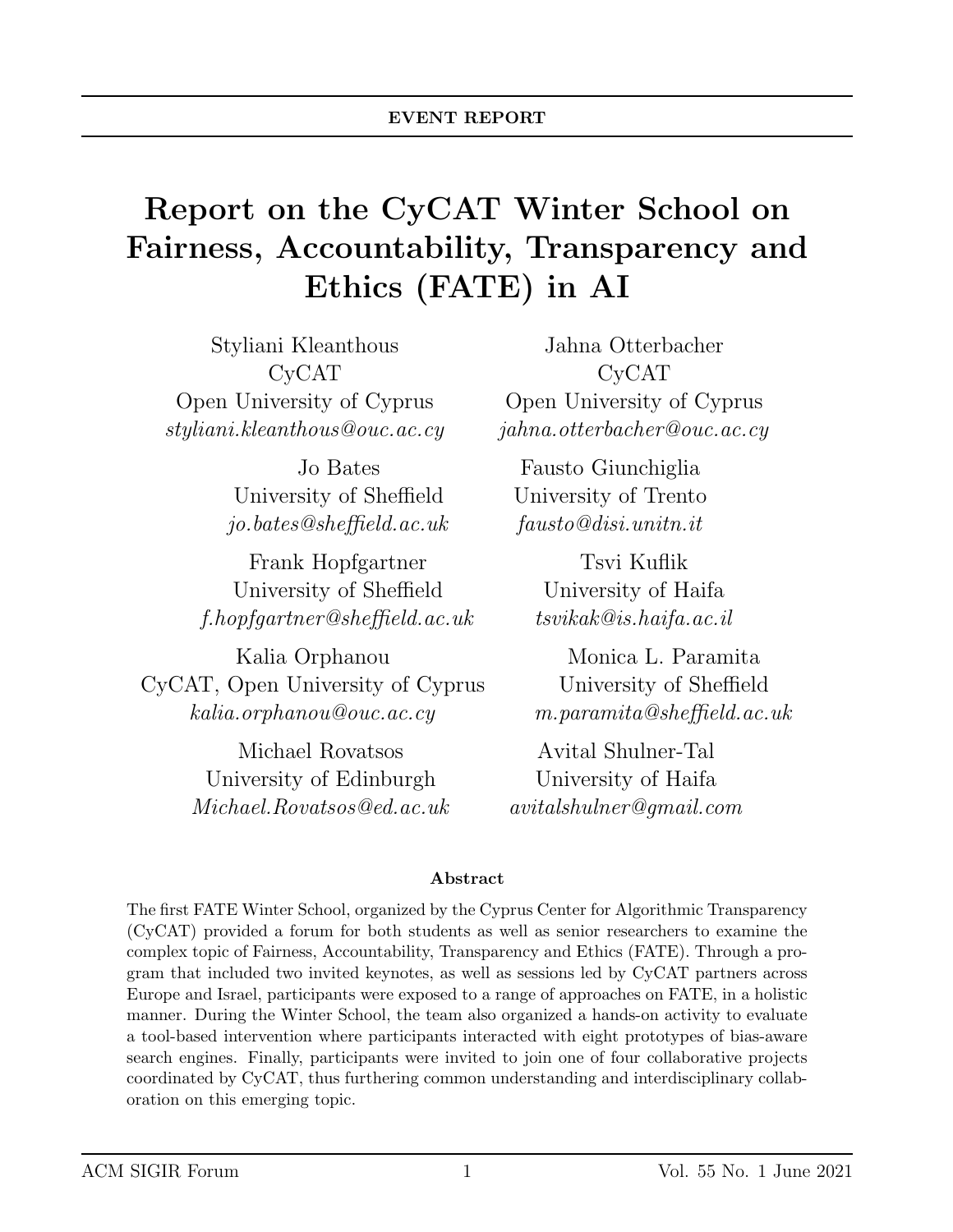### 1 Introduction

Algorithms and analytics play an increasing role in information access, underlying popular information services and social media. Algorithms allow the exploitation of rich and varied data sources, to support human decision-making and/or take direct actions; however, there are increasing concerns surrounding their "social behaviors." There is growing recognition that even when designers and engineers have the best of intentions, systems relying on algorithmic processes can inadvertently result in serious consequences in the social world, such as biases in their outputs that can result in discrimination against individuals and/or groups of people.

With this in mind, it is important to raise awareness of Fairness, Accountability, Transparency and Ethics (FATE) issues in a higher education context. There have been increasing calls for these aspects to be included in the curriculum and training of data scientists in general [Danyluk et al., 2021]. However, as studies (e.g., [Bates et al., 2020]) have shown, this comes with its own challenges.

The EU-H2020 funded Twinning project CyCAT (Cyprus Center for Algorithmic Transparency, Grant Agreement No. 810105) aims to contribute to the education aspect by organising a winter school for educating students and researchers on the issues of FATE in AI systems. The winter school<sup>1</sup> was titled Fairness, Accountability, Transparency and Ethics (FATE) in AI, and is one of the planned activities of the CyCAT project.

### 2 Goals and Scope of the Winter School

The School targeted Postgraduate students at Masters and PhD levels, and early career postdoctoral researchers. Topics covered include lectures related to algorithmic systems, with the aim to promote the multidisciplinarity of FATE, in the spirit of human-centered Artificial Intelligence (AI). The goal of the FATE in AI Winter School was to bring people into a holistic environment, with participants, as well as speakers, coming from different disciplines, allowing them to get a different perspective than the one they hold, which would result in new insights on the topics of FATE. Our objective was to educate participants, broaden their knowledge and emphasize the importance of FATE topics by gaining the experience and creating resources for providing awareness. The knowledge participants' gained was demonstrated through the hands-on activities they worked on after the winter school.

A total of 136 participants pre-registered for the Winter School (48 female, 87 male). Their geographical distribution (in terms of their country of work) is shown in Figure 1. As can be seen, most participants were located in Europe or Israel, while 17% were located in the U.S. The majority of the participants indicated in their registration a university affiliation, although a small number (n=17) listed an industry or government affiliation.

<sup>1</sup>https://sites.google.com/view/cycat-winter-school/home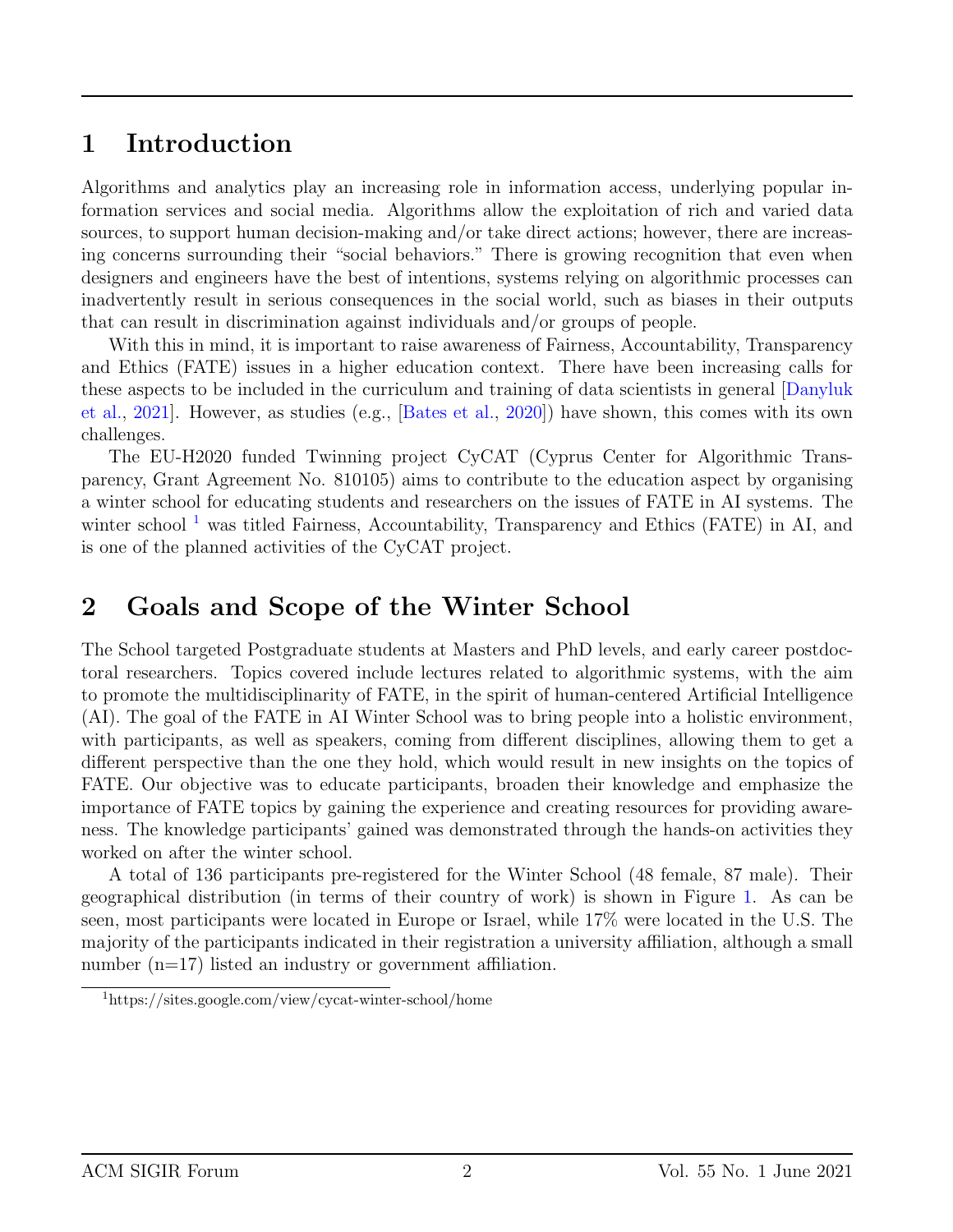

Figure 1: Countries in which registered participants work.

## 3 Sessions

### 3.1 Keynotes

- Joanna J. Bryson, Hertie School of Governance (Berlin, Germany) Personal and Transnational Economic Impacts of AI and Digital Technology Digital technologies and particularly artificial intelligence change the landscape through which humans express our identity – our security, our economy, and our culture. In this lecture particular attention was paid to wages and the future of work, and to inequality and its concomitant polarisation, showing recent research outcomes in each. These outcomes were reflected on from a deeply human-centred perspective, discussing not only potential positive and negative outcomes, but the limits of how much can change.
- Casey Dugan, IBM Research, Cambridge Research Center (Massachusetts, USA) Human-Centered AI at IBM Research - Automation versus Collaboration in the Age of AI

Advances in artificial intelligence create unprecedented opportunities for automating tasks that previously could only be done by humans - for example, driving cars, writing essays, or creating novel drugs – but also impacts the workers doing those tasks today (i.e. rideshare drivers, authors, and chemists). As AI is infused into more and more systems, there is increasing need to study and understand the impact automation has on our workforce, but also on how we interact with intelligent systems and how such systems need to be designed to most effectively support their human users. Our Human-Centered AI agenda at IBM Research has explored a different perspective on Human-AI interaction, investigating the transformation of the interaction to a more collaborative relationship in which humans and AI systems work hand-in-hand to create a desired outcome. In this talk the theme of collaboration versus automation with AI was explored through a number of research projects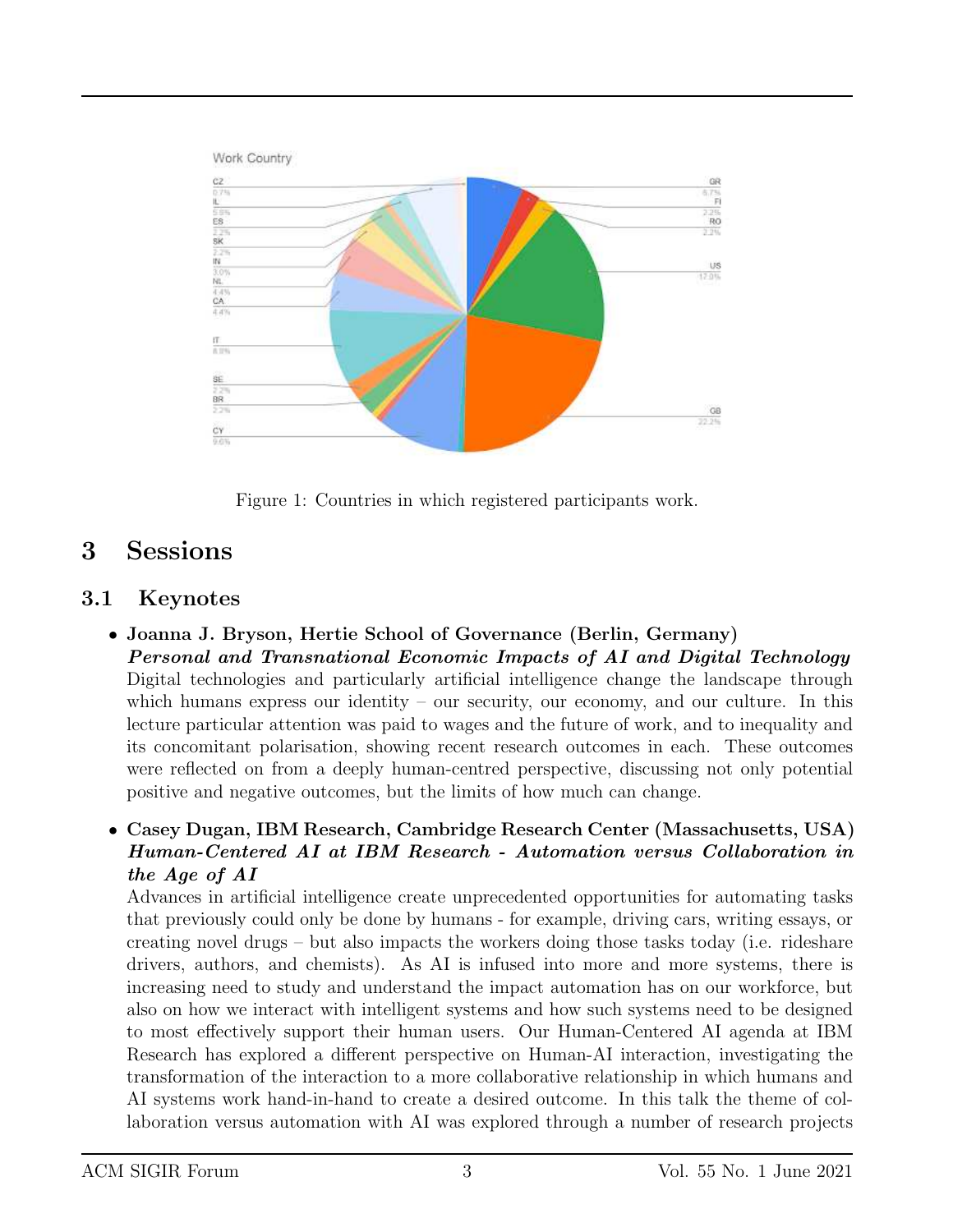and scientific studies that were conducted in the context of AI Lifecycle Management, Automated Model Generation and Exploration for Data Scientists, Human-in-Loop Data Labeling, Explainability and Trust in AI systems, and AI-Infused Process Automation, as well as Generative Models and how they will fundamentally change how humans will interact with AI systems in the creative industries and for content generation. This talk gave a unique industry perspective on designing and building AI systems with users in mind.

### 3.2 FATE Topics

#### • Prof. Michael Rovatsos, University of Edinburgh AI Ethics

As the impact of AI on society is increasing rapidly, a breadth of ethical concerns are surfacing in the current debate on AI, and we are witnessing a transition from speculative explorations of its potential future impact on humanity to concrete ethical challenges encountered by businesses and governments as they are adopting AI technologies in real-world systems. This talk provided an overview of the current landscape in AI ethics covering both philosophical and societal questions as well as some examples, practical methodologies and technical approaches that have been proposed to tackle some of these emerging problems.

#### • Prof. Fausto Giunchiglia, University of Trento Diversity, bias and related issues

The virtualization of the world has generated huge amounts of data which, in turn, have fueled a lot of data driven applications, many of which are influencing the life of people, e.g., user profiling, search/ query answering, task and job allocation. While generating a lot of positive effects, this phenomenon has soon also shown some inherent limitations, one of which is that the systems show bias, with respect to, e.g., gender, race, opinions and many more dimensions. Various partial solutions to this problem have been provided, e.g., (algorithmic) transparency, explainability, fairness. In this talk Prof. Giunchiglia argued that the problem of bias is a consequence of the fact that data generators, application developers, and application users all live in different contexts and that, as such, bring diverse perspectives. As outlined in the paper by Giunchiglia et al. [2021], this diversity in the perspective is the unavoidable source of bias. The solution proposed is that of making data provenance explicit as the necessary condition for providing generality to the solutions provided so far. Here by "data provenance" we mean keeping trace of all the contexts within which data are generated, manipulated and used.

### • Prof. Tsvi Kuflik, University of Haifa

### End-Users' Perception of Algorithmic Fairness

Machine Learning (ML) and Artificial Intelligence (AI) based systems ("Algorithmic Systems") are starting to become part of our everyday lives. They are used to filter job applications, credit requests, judicial and medical decisions, driving safety and many more controversial applications. These systems are usually considered to be "black-box" systems, that their reasoning and results are not always clear to their users and that they are not always fair to their users. The lack of explanations about how a system works and how and why decisions/recommendations were made may bring with them the risk of undetected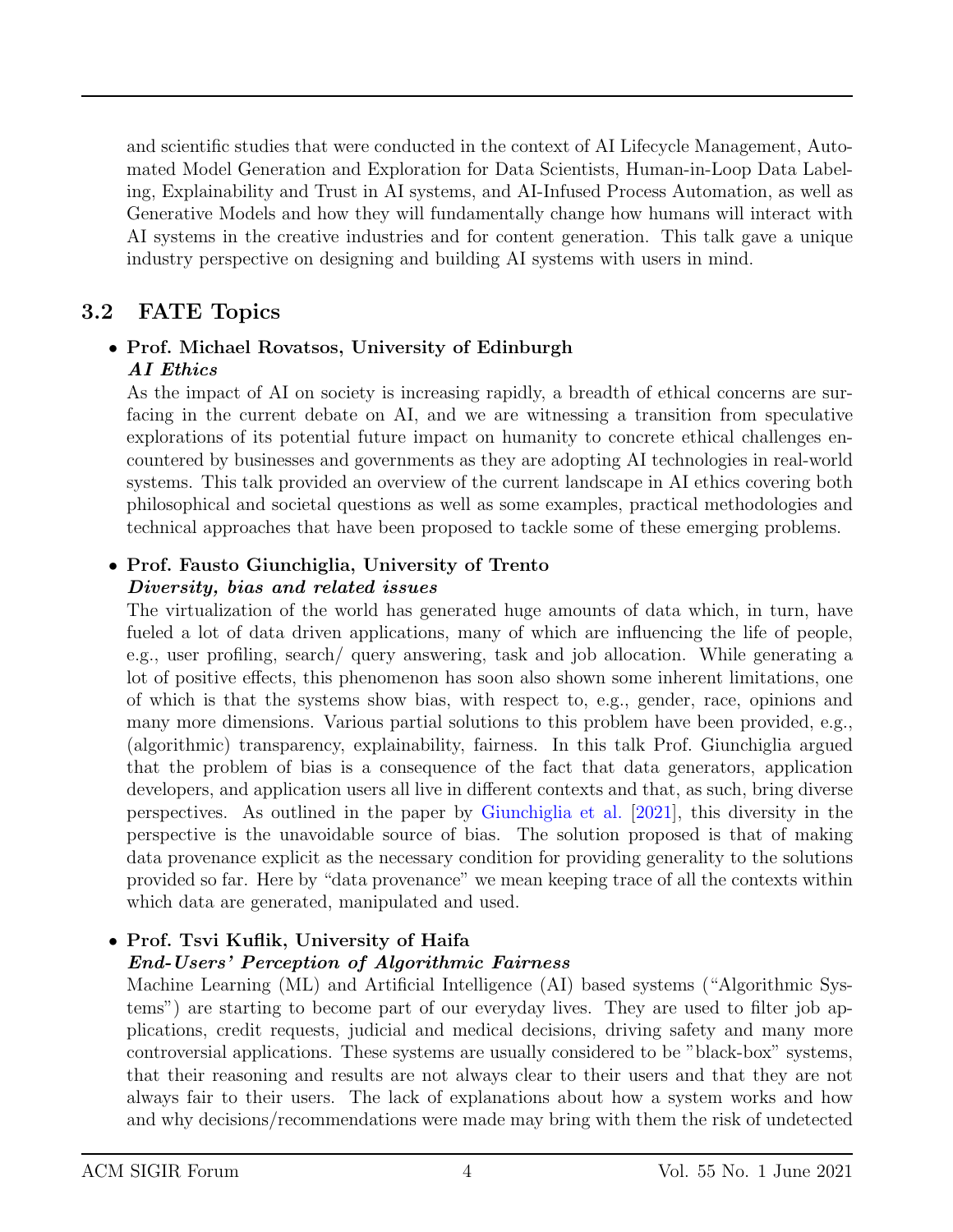bias, discrimination and perception of unfairness. As a result, the issue of transparency and fairness of such algorithmic systems draws a lot of research attention in recent years, as the harmful potential of biased algorithms has been recognized by researchers and practitioners.

Accordingly, we have also witnessed a growing interest in ensuring the fairness and transparency of such systems. Yet, so far, there is no agreed upon solution and not even an agreed upon terminology. Recent research focuses mainly on formal verification of fairness and there is a lack of studies about perceived fairness and its impact on users' decisions to use a system and to trust its results. Hence, we need to understand stakeholders' fairness perception regarding algorithmic systems. This can be done by exploring what impacts users' fairness perception and finding ways to measure the perceived fairness. This, in turn can become part of the development of fair and transparent algorithmic systems.

The talk discussed the challenges posed by these "black boxes" and state of the art ideas for solutions all in a framework of a holistic model of algorithmic fairness.

#### • Ms. Casey Dugan, IBM

#### The intersection of AI and HCI: Gamifying the latest artificial intelligence research

AI is increasingly being incorporated into critical applications impacting our everyday lives and society at large, from self-driving cars to parole decisions. However, machine learning classifier is susceptible to a backdoor attack, or free from bias. In this talk, Ms. Dugan described the work done by IBM Research in developing innovations that help create AI technologies that are trustworthy, i.e. unbiased, robust, explainable, and transparent. The advances in these areas have been shared as open source, as well as published papers, and even games. Casey Dugan's team has created Learn and Play, a series of web-based games that educate the public about new AI technologies.

Ms. Dugan further described the Design Thinking process to build these games within small agile teams, how they jump start development with both IBM and external open source, and deploy and test with end users. Participants learned how they can leverage these open source tools and resources to make their own AI-infused applications more trustworthy and contribute to the ecosystem for advancing these crucial technologies.

#### • Dr. Frank Hopfgartner and Dr. Jo Bates, University of Sheffield Bias and Transparency of Web Search Engines

Web search engines play an important role in our daily information gathering routine. With the global market mostly dominated by a few Web search engine providers this leaves a lot of power in the hands of very few. Considering this situation, it is important to make people aware of potential biases and emphasize the need for transparency in Web search engines. In this lecture, the speakers approached these challenges from two perspectives. Participants were first introduced to basic technical concepts underlying Web search such as document crawling, indexing, and ranking. Further, a brief introduction to common personalization approaches such as [Vallet et al., 2008] was given. This was then followed by a critical reflection on societal challenges arising from personalized content filtering techniques and an illustration of the lack of transparency. Several case studies were presented that highlight the role of search engines when dealing with biased content.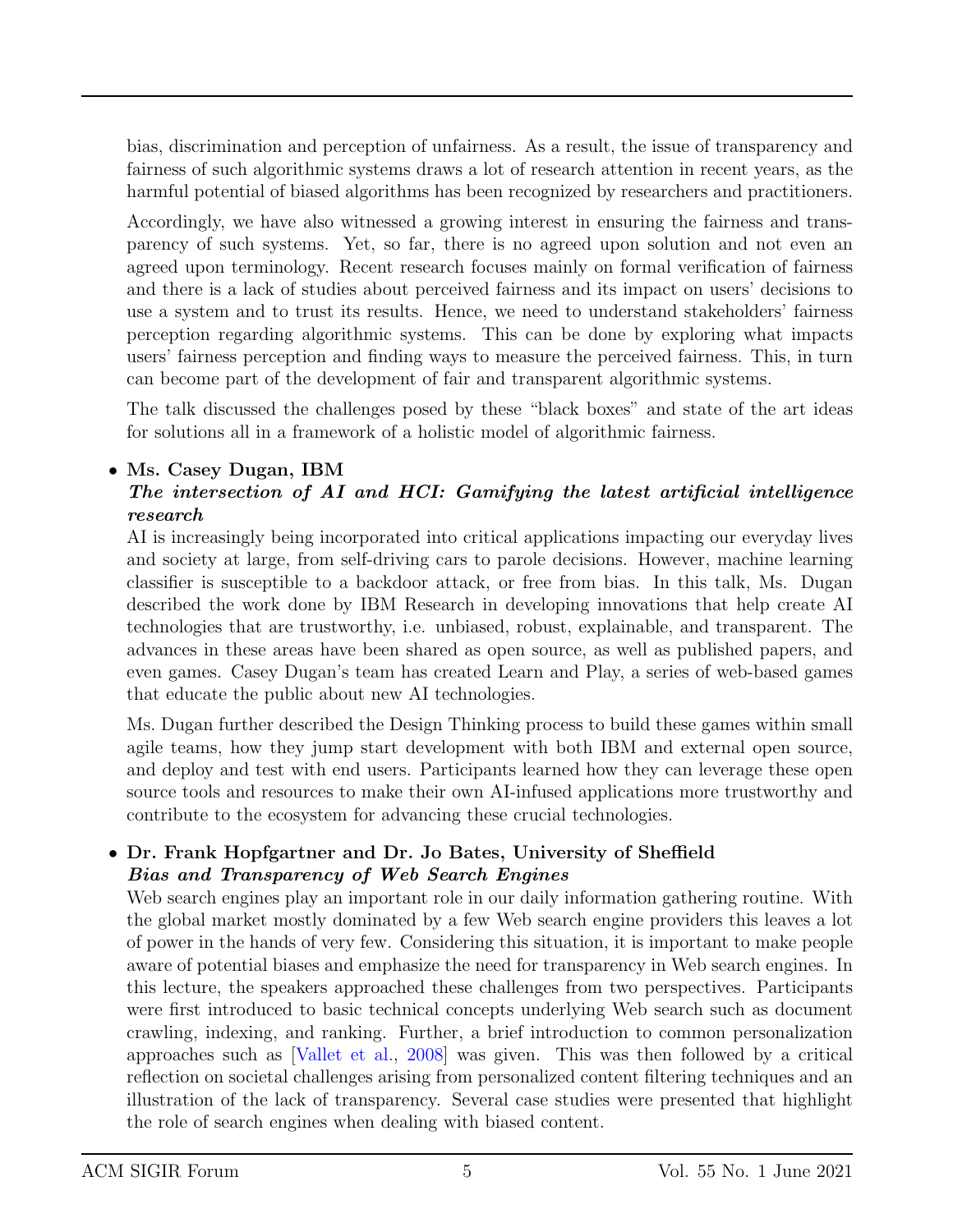- Dr. Jahna Otterbacher, CyCAT, Open University of Cyprus
- Bias in Data and Algorithmic Systems: Problems, Solutions and Stakeholders Mitigating bias in algorithmic processes and systems is a critical issue drawing increasing attention across research communities within the information and computer sciences. Given the complexity of the problem and the involvement of multiple stakeholders – not only developers, but also end-users and third parties – there is a need to understand the landscape of the sources of bias, as well as the solutions being proposed to address them. In this talk, Dr. Otterbacher presented insights from a recent survey of 250+ articles across four domains (machine learning, information retrieval, HCI, and RecSys), providing a "fish-eye view" of the field [Orphanou et al., 2021]. In the second part of the talk examples of previous work done by the CyCAT project on auditing proprietary computer vision systems for social biases, positioning this work vis-à-vis the aforementioned framework as well as the emerging science of machine behavior were discussed.
- Dr. Styliani Kleanthous, CyCAT, Open University of Cyprus Perceptions of Young Developers on Algorithmic Fairness, Transparency and Accountability

Algorithmic decision-making systems are becoming very popular, prompting us to rely more and more on their decisions, with potentially serious consequences for the affected social groups. Developers have an important role to play when they are called to develop algorithms that will drive these decisions. Algorithmic fairness might be a first step in understanding how people perceive and assess the decisions and the explanations provided. Most importantly, we need to understand how developers perceive fairness in the systems they develop, which will potentially decide on behalf of a human, and in some occasions for matters with real social impact.

This talk provided some insights on how future developers perceive algorithmic fairness in algorithmic decision-making [Kasinidou et al., 2021]. It looked into the role that academic education has to play in their understanding of the decision-making process, as well as their critical thinking on the factors and the decision-making process involved.

### 3.3 Collaborative Projects

Here, we provide brief summaries of the collaborative projects that were designed and led by the CyCAT Consortium members. Students could optionally join one of the projects, which were launched on the final day of the School. The teams worked together over the course of six weeks, and presented their results in an online seminar, held at the end of February 2021.

Diversity or Bias? Using transparency paths for self-reflection. The aim of this project was to put in practice the ideas presented in Fausto's Giunchiglia talk, Diversity, Bias and Related Issues. The key idea was to study how much the process by which bias is perceived is influenced by the underlying diversity in the world and in the mental or Web representations that people build about the world. The final goal was to identify transparency paths, namely the steps by which the diversity and, possibly the sources of bias, were generated.

State-of-the-Art in Explainable Artificial Intelligence (XAI). The aim of this project was to review recent literature about explanations of algorithmic systems starting from 2016, the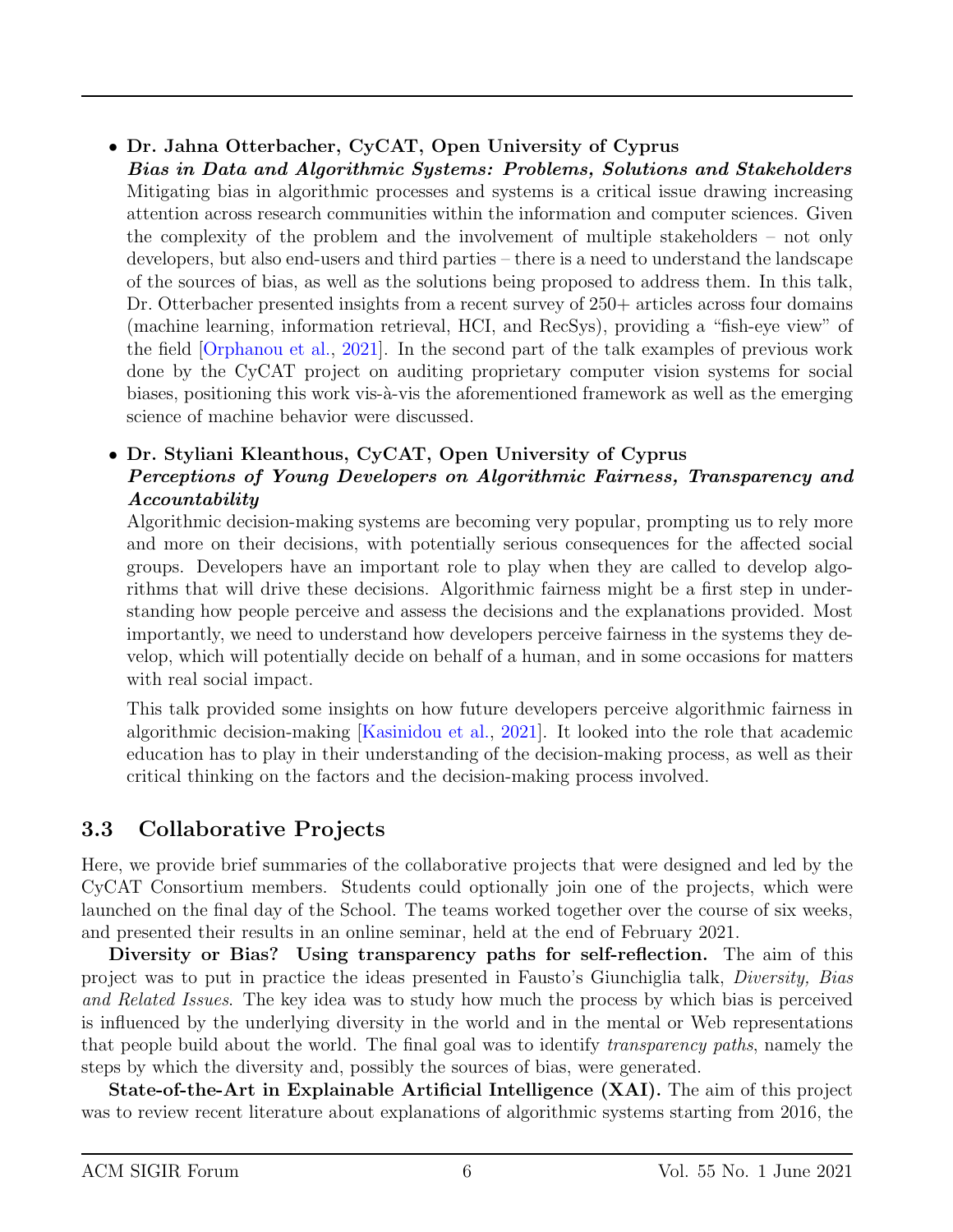year in which the right to explanation of algorithmic systems was presented (within GDPR), to analyze and identify interesting aspects of explanations and to create a summary of the various explanation styles that are used in such systems. Six categories were identified, and used to classify the existing work in the area.

Comparing Tools for Bias Testing and Algorithm Auditing. Being able to identify potential biases in data and algorithms has become an important area of focus for researchers and practitioners. There have been several tools and libraries created for bias testing and algorithm auditing, many of which are open source and publicly available. Despite their importance, no critical analysis of their scope or functionalities have been performed yet. The main aim of this project was to provide an overview of open source tools and libraries that have been developed for bias testing. The participants performed a thorough literature review to identify relevant tools, identified a list of popular open datasets used for research, and identified a methodology to evaluate and compare these tools on the identified datasets.

Designing a methodology to monitor bias in recruitment platforms. The project covered the topic of monitoring bias in algorithmic tools used in recruitment. We selected LinkedIn's job search function as a specific use case. The participants identified the types of data that job search results should be based on, such as relevant data including skills, education and experience. Then the basic functions for recruitment platforms were analyzed. The project resulted in a set of high-level recommendations and mitigation proposals.

### 3.4 Hands-on Activity: Tool-Based Intervention

In addition to the collaborative projects, we also organized a 2-hour session to discuss how bias should be addressed in search engines. This event was attended by 16 participants, ranging from postgraduate students, to academics and practitioners from ten countries worldwide (Brazil, US, India, and seven countries in Europe). In this session, participants were asked to interact with eight prototypes of bias-aware systems, each provided users with different features and level of controls. Participants worked in small groups and were asked to discuss how they would rank the systems based on their preferences and to reflect on how these approaches would influence their information seeking tasks. They were then invited to discuss their findings with the whole group. This session raised an interesting discussion across all participants on how search engines should address biases in search engines.

## 4 Discussion and Conclusion

The COVID-19 pandemic challenged us to design and deliver an engaging virtual event. During the event in early January 2021, most participants – as well as consortium members – indicated that they were in a lockdown situation. Despite the challenges, our Winter School had a successful turnout, with over 100 participants registered and approximately 60 online within any given session. Providing a mix of cutting-edge talks, hands-on activities, as well as social breaks, helped to keep the event lively and well-attended.

We believe that the FATE Winter School aided in increasing young researchers' awareness of the challenges of algorithmic bias, at the same time introducing them to tools, frameworks and methodologies. In addition, it provided an opportunity to interact with more senior researchers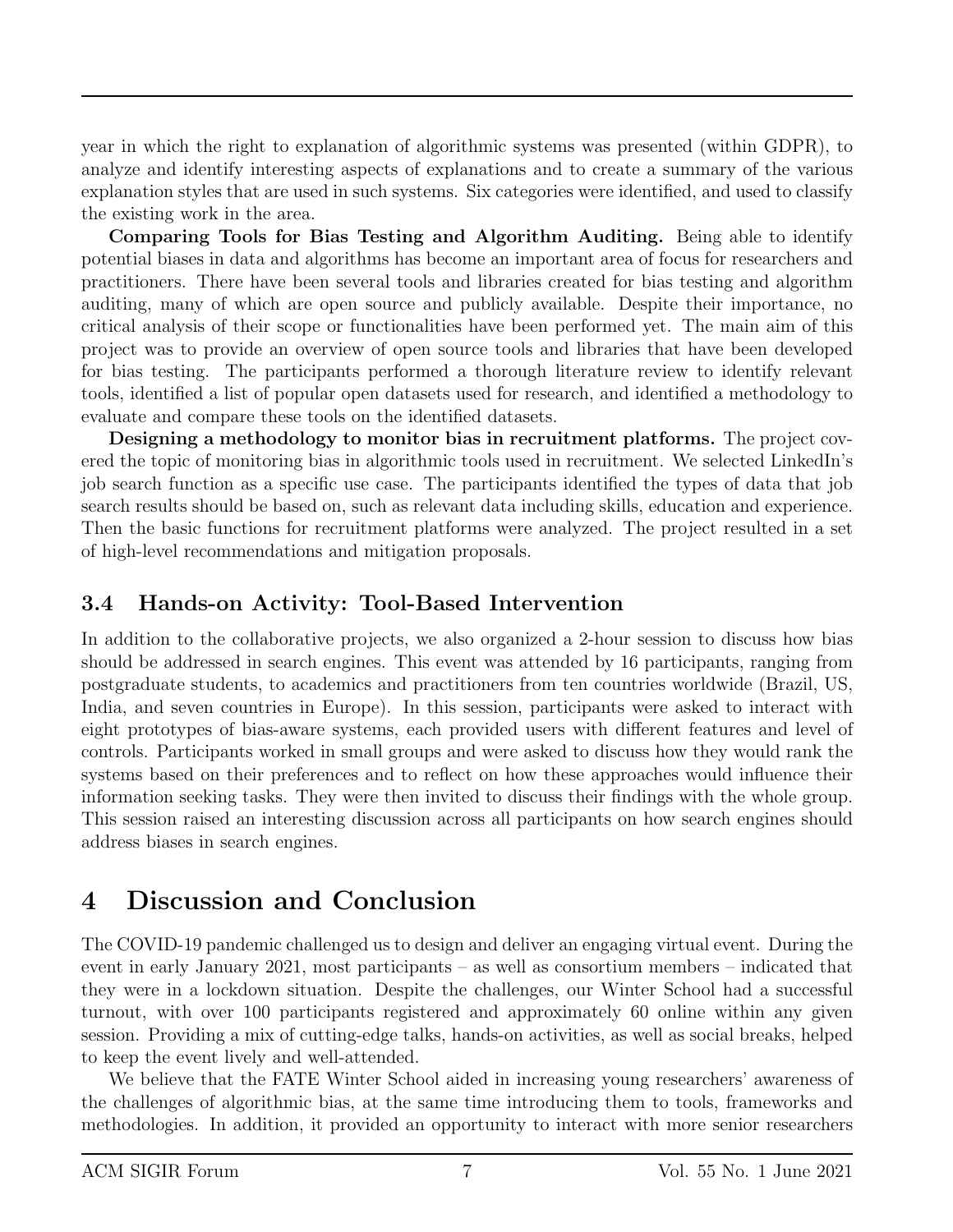and to get involved in collaborative projects, where small groups and researchers and students continued to work independently, focusing on specific topics of interest, deepening their knowledge of the subject. The results of these small group sessions were presented at a concluding session of the winter school. Moreover, the collaborative work continued even after the official end of the winter school and two of which have resulted in papers that were accepted to a related workshop. In a post-event questionnaire, most respondents indicated that they would be very interested in attending similar virtual events and schools in the future.

In response to an open-ended question, "What was the best thing about the Winter School for you?" participants had varied responses, such as the following:

- "The panel discussions!"
- "Learn more about FATE in AI, to know what type of research are being conducted, the warm welcoming and open space for making questions and comments, and the opportunity to work with a research group outside my regular circle."
- "The whole programme. Most talks left me with many thoughts regarding my own PhD project, talks and panel discussions were very interesting and inspiring and motivated me a lot."
- "That it was online and free making it accessible to everyone. The talks are all very interesting and important."

In conclusion, this was the first iteration of our FATE Winter School, and as we enrich our methodologies for educating young researchers, and as it becomes possible to conduct events in a face-to-face and/or hybrid format, the approach to FATE education in this format will evolve. We would encourage readers (i.e., our fellow academics) to take FATE to heart, incorporating similar approaches, in their efforts to education the next generation of researchers and practitioners.

## 5 Acknowledgements

This research has been supported by the European Union's Horizon 2020 Research and Innovation Program under Grant Agreement No. 810105 (CyCAT: Cyprus Center for Algorithmic Transparency).

## References

Jo Bates, David Cameron, Alessandro Checco, Paul Clough, Frank Hopfgartner, Suvodeep Mazumdar, Laura Sbaffi, Peter Stordy, and Antonio de la Vega de León. Integrating fate/critical data studies into data science curricula: Where are we going and how do we get there? In Proceedings of the 2020 Conference on Fairness, Accountability, and Transparency, FAT\* '20, page 425–435, New York, NY, USA, 2020. Association for Computing Machinery. ISBN 9781450369367. doi: 10.1145/3351095.3372832.